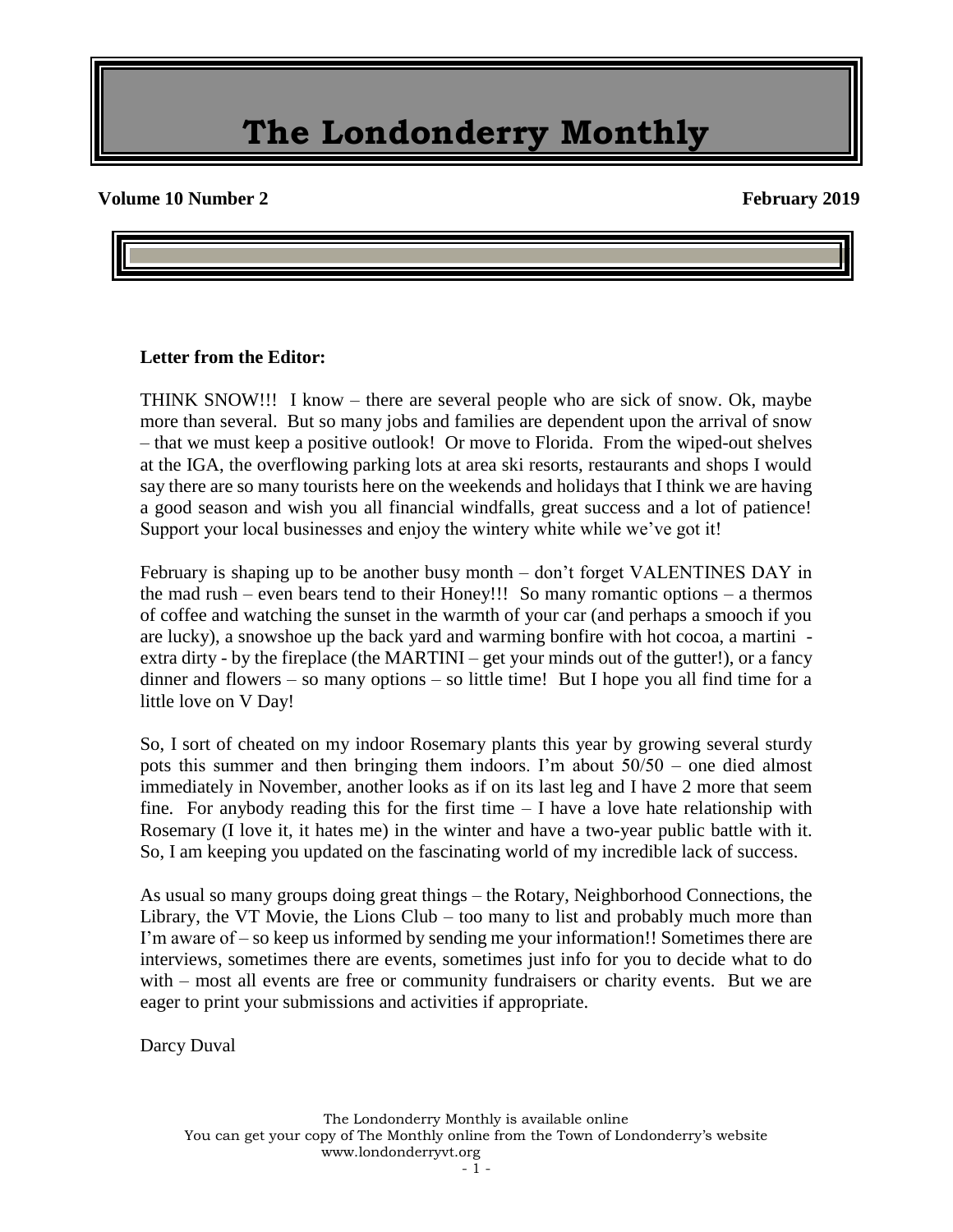

These lectures are offered at no charge, but **please register to attend by calling 824-4343**

#### **MONDAY FEBRUARY 4th 10AM - PROTECT YOURSELF FFOM SCAM ARTISTS!**

Neighborhood Connections, in cooperation with AARP Vermont's Fraud Watch Network will host a timely presentation on scams, fraud and con artists. According to Elliott Greenblott, Vermont Fraud Network Coordinator, "Consumer fraud of every type is on the increase. From the imposters claiming to be IRS agents to the computer tech support scams, to the bulk-mailed contests – there has been a dramatic rise in the number of attempts to defraud the public." The program will identify current scams and tactics being used today, is free and appropriate for all ages. The program provides free information and resources including a national hotline to assist people who feel they may have become victims. Space is limited, so please call 824-4343 to register.

THURSDAY FEBRUARY 7TH 2PM – LEARN ABOUT THE HEALING POWER OF REIKI Margaret Miller of Jamaica Healing Arts Center will be at Neighborhood Connections to discuss and demonstrate the popular and beneficial healing modality that is Reiki. As an aid to stress reduction and relaxation, Reiki is a complement to traditional medicine and is practiced in many hospitals and medical care settings as part of a patient's wellness plan. Space is limited, so call 824-4343 to register.

**TUESDAY FEBRUARY 5th 12pm to 4pm and EVERY TUESDAY THRU APRIL 9th - AARP FREE TAX AIDE.** AARP Foundation is providing free individualized assistance and preparation for all low to moderate taxpayers – especially those 50 and older - at Neighborhood Connections. AARP Foundation Tax-Aide is the nation's largest free tax assistance and preparation service. Since its inception, the program has served more than 50 million taxpayers. Tax-Aide volunteers are trained and IRS-certified each year to ensure they know about and understand the latest changes to the US Tax Code. Call Neighborhood Connections at 824-4343 to schedule an appointment. When calling for an appointment, a volunteer will work with you and provide guidance on what materials to bring with you. They will also do their best to determine if your tax return is within the scope of the AARP Foundation's Tax Aide programs.

#### **MEDICAL EQUIPMENT NEEDED AT NEIGHBORHOOD CONNECTIONS**

Have a shower seat or toilet riser that you would like to donate? We have received recent requests for both items and have none in inventory. Thank you for dropping them off here.

#### Employment Opportunity at Neighborhood Connections

We are now interviewing for a Program Coordinator to generate a wide range of programs for the general public in The Meeting Place - the organization's community room. The goal is to generate a high level of attendance to create goodwill and the opportunity to inform the community about services provided at the agency.

Primary duties include initiating and organizing lectures from start to finish; promoting individual programs through newspapers, list serves, web-sites and social media; and give an accurate report on attendance. Please submit your resume to Trish Paradis, Neighborhood Connections, PO Box 207, Londonderry, VT 05148.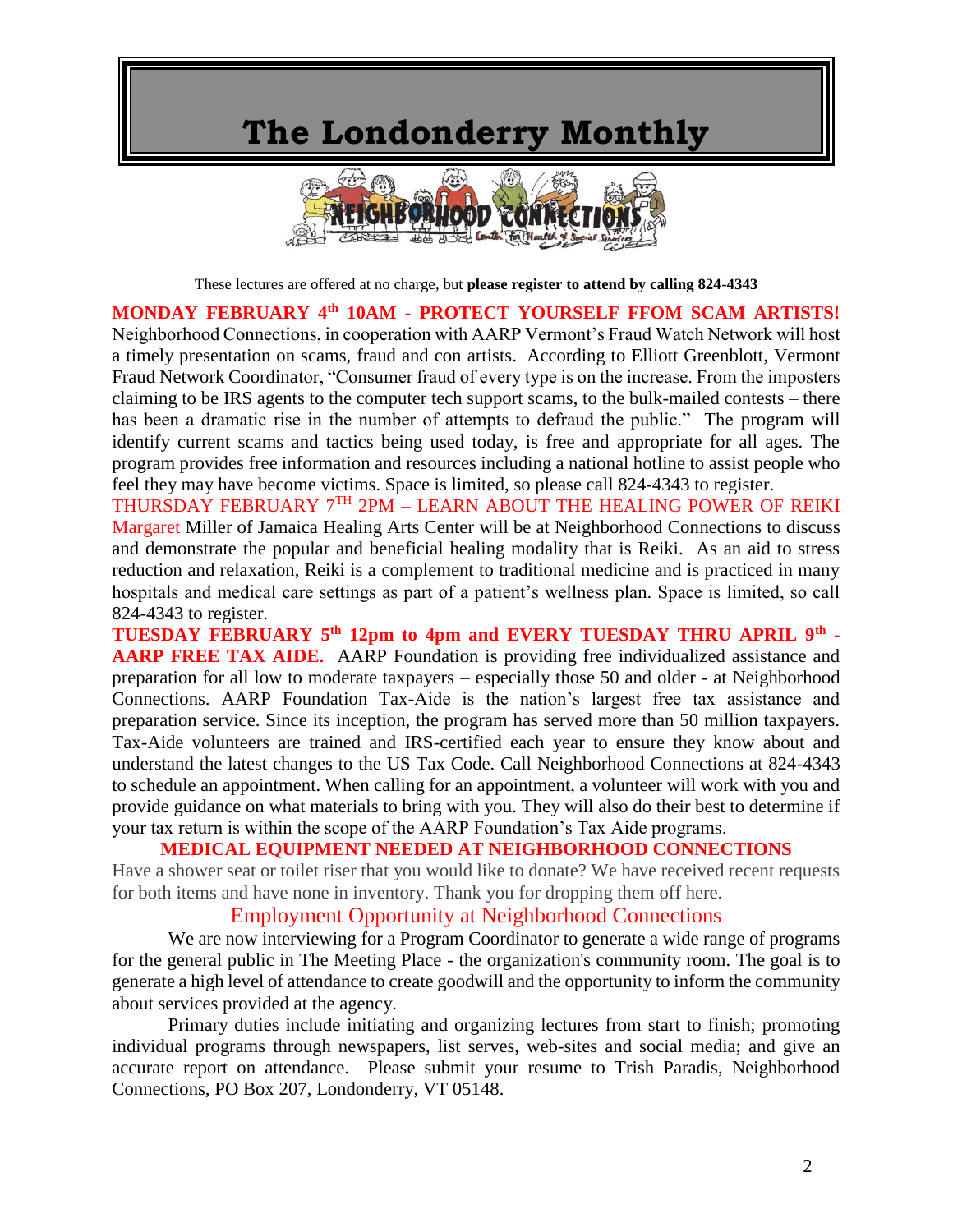### **An Appeal from the Londonderry Volunteer Rescue Squad**

To facilitate 911 calls, the LVRS is asking all residents to put your physical address in your driveway with these requirements:

- Numbers should be visible from the road in both directions.
- Numbers should be 4-6" tall and placed perpendicular to the road
- Ideally the numbers should be reflective.

Once the rescue squad finds you, it is helpful to emergency personnel that you have a list of your current medications, allergies and pertinent medical information available to aid in providing the most appropriate care.

### **THE WANTASTIQUET FOUNDATION**

The Wantastiquet Foundation invites you to participate in a second annual, NO SHOW: DO NOT ATTEND Valentine's Day Gala of dinner and dancing! This NON-EVENT will benefit the Wantastiquet Londonderry Rotary Scholarship Fund in honor of Dick Foley. Thank you for participating in this unique way to support the youth of our surrounding communities.

#### **Suggested contribution is \$ 50.00**

Please RSVP to this no-show event by writing a check to the Wantastiquet Foundation and mail your contribution to

WANTASTIQUET FOUNDATION PO Box 309 LONDONDERRY, VERMONT 05148

We would like to thank all those who contributed to last year's event. A total of \$6000.00 was distributed in scholarships in 2018.

### Wantastiquet Rotary

#### Soup distribution at Neighborhood Connection

Recently the Wantastiquet Rotary supplied and served soup at the Neighborhood Connection office in Londonderry. Over 30 people were served a choice of lemon chicken or butternut squash soup.

Wantastiquet Rotary serves the surrounding mountain towns. Please consider joining this active community centered club. Meetings are on the first and third Tuesday, at the Second Congregational Church in Londonderry, Vermont.

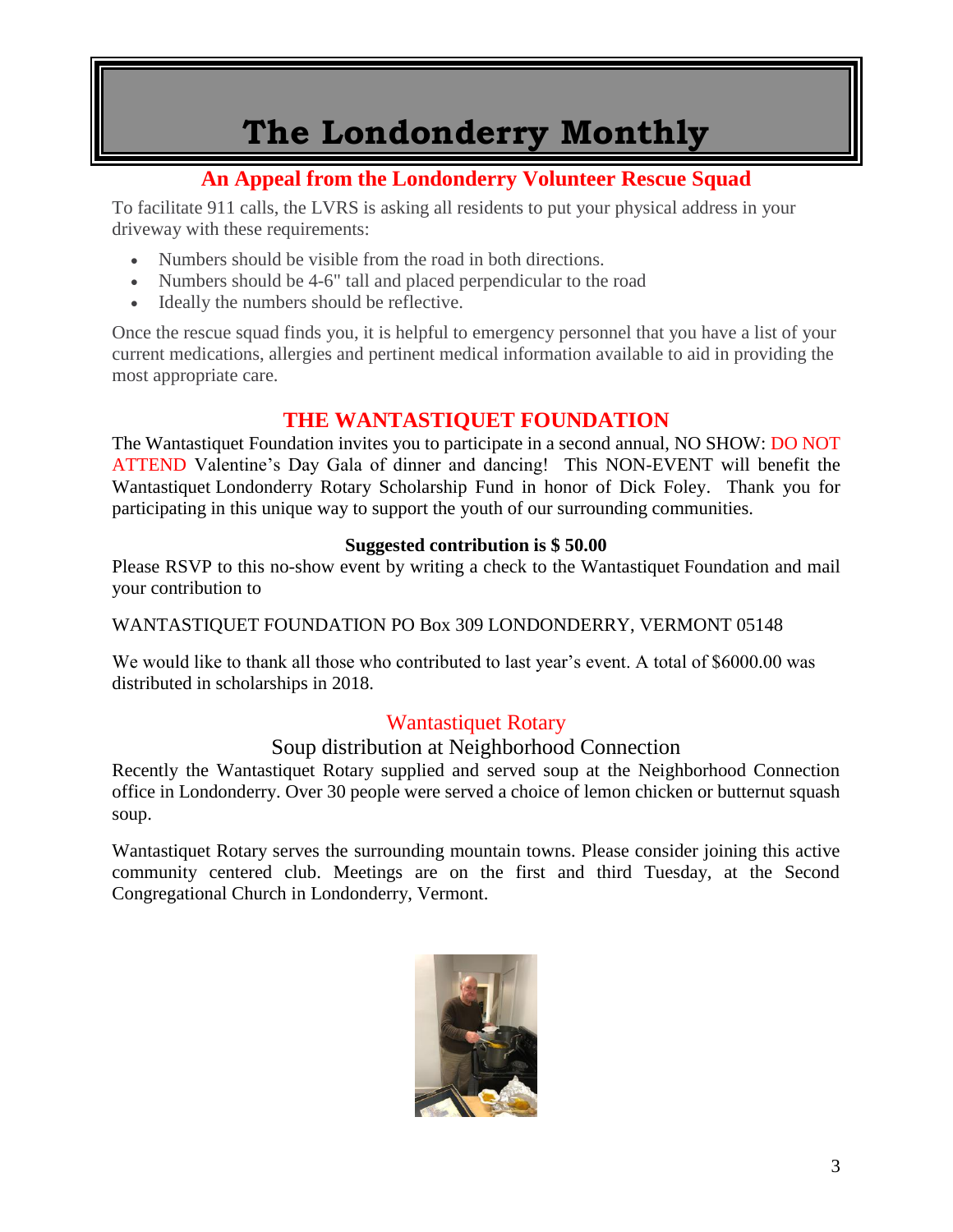#### FEBRUARY AT THE LIBRARY

Currently showing in the Janeway Wing is an extensive collection of pastels created by Karol Allen. Karol's work depicts Vermont scenes in all our four seasons. Many paintings are inspired by photographs she took over the years and there are many depictions of barns in various parts of the state. There will be a reception to meet and chat with the artist on Friday, February  $1<sup>st</sup>$  from 4 to 5 pm.

Celebrate Valentine's Day with Casey Junker Bailey on Saturday, February 9th at 10:30. Casey will read a story and help children of all ages create unique Valentine cards for those we love and care about. All are welcome!

For newcomers to the area, we are located at 15 Old School Street in South Londonderry. We are a **FREE** library that has been in existence since 1902 and have books in all categories for all ages. If there is a book or movie you want that is not in our collection, I can try to get it for you via Inter-Library-Loan. We have access to all the libraries in the state of Vermont.

Our phone number is 824-6003 and the email address i[s southlondonderryfreelibrary@yahoo.com.](mailto:southlondonderryfreelibrary@yahoo.com) Visit your library at southlondonderryfreelibrary.org or better yet, stop by and check out the charming "House of Books" in person.

Current library hours are: Mondays, Wednesdays and Fridays from 10 to noon & 1 to 5 pm with additional hours Wednesday evenings from 7 to 9 pm. On Saturdays we are open from 10 am to 1 pm. See you at the Library!!

Mary K. Butera Librarian

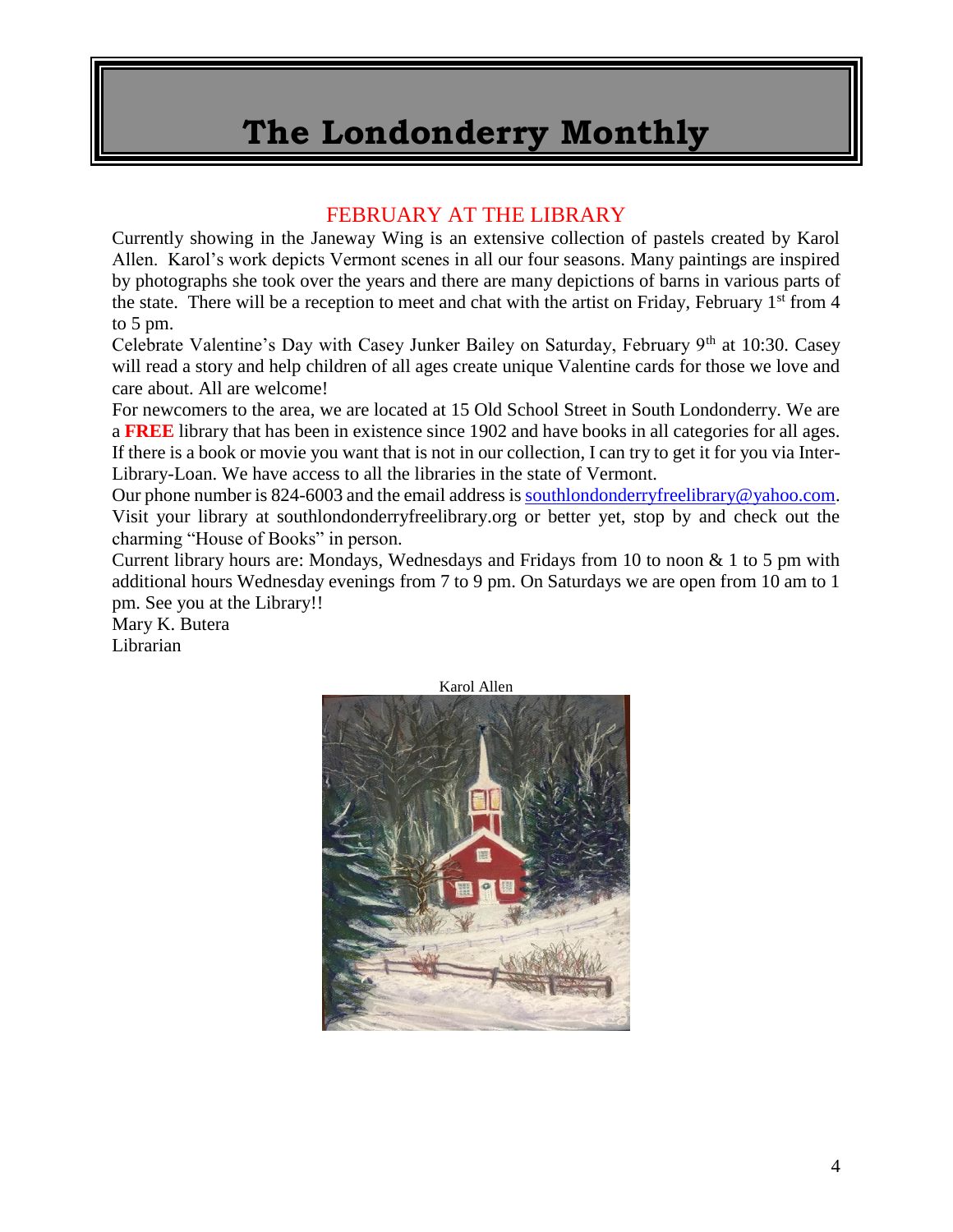**Londonderry Area Tri-Mtn Lions donate \$200.00 to local student Olav Pajala for his tuition for STEM Camp at Babson College in Wellesley Ma. this summer.**



Olav presented to the local Lions Club describing his experience and what he is looking forward to at this summer's STEM (Science, Technology, Engineering & Math) Camp. When a student is accepted, they are responsible for the tuition, his goal is to earn \$200.00 per month. He has been baking and selling Star Wars cookies and reaching out to friends and relatives to reach his goal. Tri-Mtn Lions donated \$200.00.

The following is a description of the camp Olav will be attending: Explore the Frontiers of Science and Technology with a Mission to Mars - NYLF Explore STEM is a unique learning experience for bright, forward-thinking middle school students who will evolve into our next generation of innovators, engineers, doctors, forensic scientists, mathematicians, and physicists.

During this six-day immersive experience, students learn by doing as they take part in hands-on simulations, workshops, and competitions, while making new friends and having unforgettable adventures as they plan for a "Mission to Mars."

Few fields are more important to the future of mankind than STEM—science, technology, engineering, and math—and few shows as much promise for future career opportunities. Virtually all career fields today require a solid foundation of STEM, and that's precisely why these are the fastest growing areas of study—and the reason that STEM professionals are in the highest demand throughout the w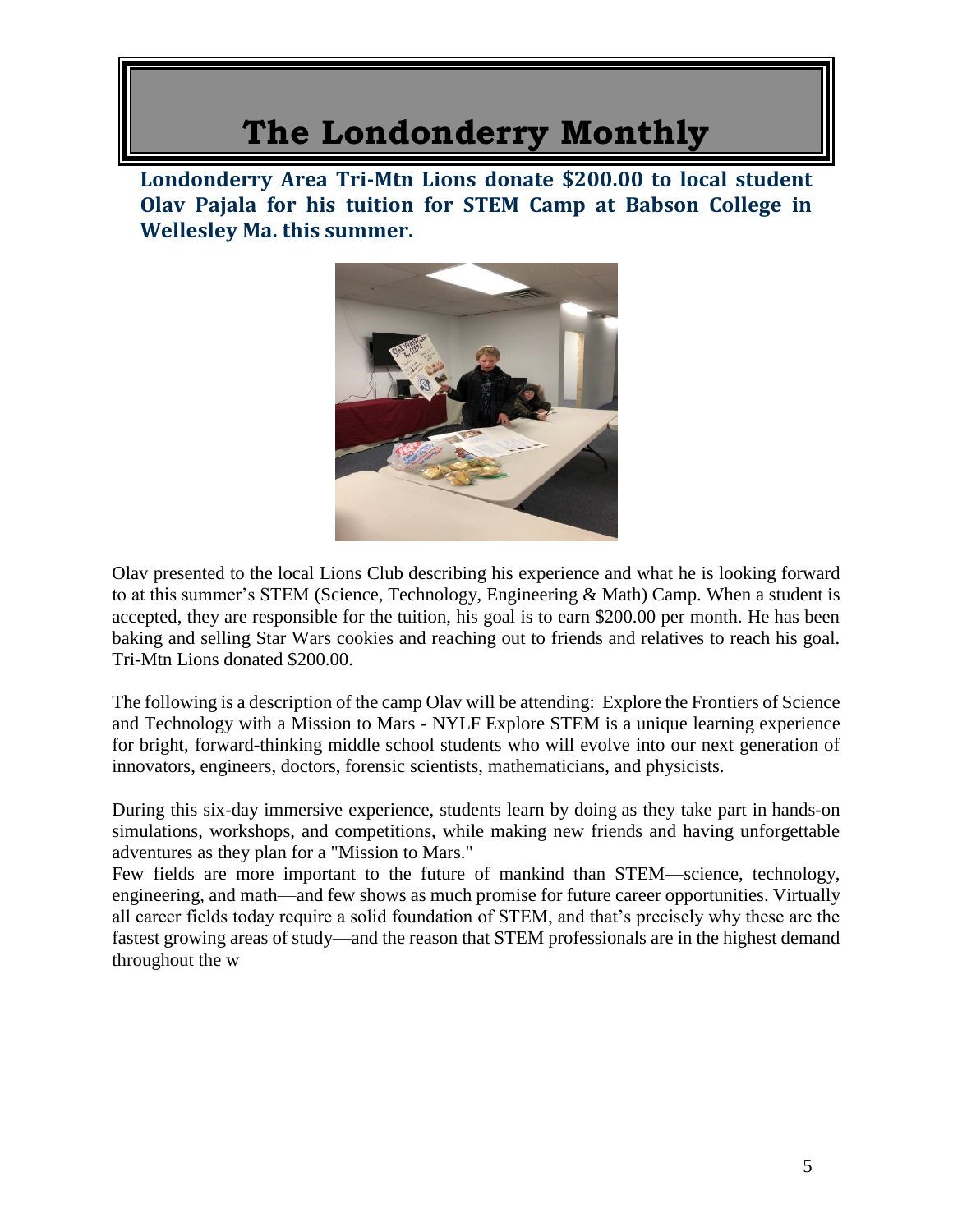**MAGIC opens Green Chair!**



Happy Skiers Travis Richmond

Geoff Hathaway and his team continue to make miracles happen at Magic Mountain. The newly installed, refurbished Green Chair was completed and up and running in early January 2019. The plan to finish a mid-mountain lift that was begun and abandoned by previous owners in the early 2000's due to a lack of financing was completed with great success. This project, begun in May by Ski Lifts Unlimited was completed by Pfister Mountain Services and overseen by Travis Richmond, a 6-year veteran employee at Magic. Travis and his team worked round the clock to meet the deadline and get the chair ready for skiers for the new year. This additional chair allows for better beginner and intermediate accessibility to the mountain and increases the flow of skiers to the trails. The lift is a Borvig Double Chair with 106 chairs with an old school wooden chair look but with a modern drive, electronics and safeties. Congratulations Magic!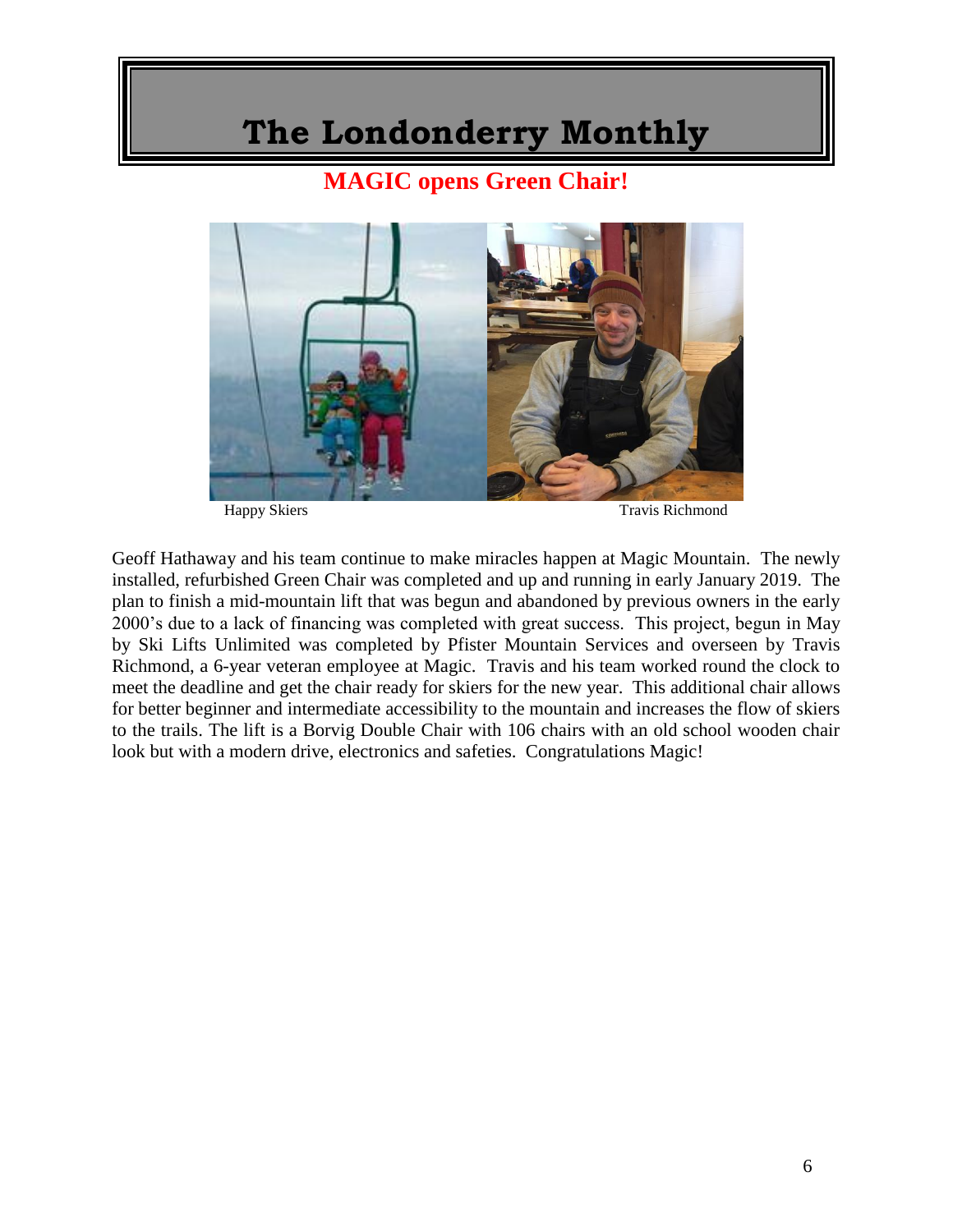The Friends of the West River Trail, Weston Historical Society & The Londonderry Arts and Historical Society present:



#### *Freedom & Unity***: The Vermont Movie One State. Many Visions.**

*Freedom & Unity: The Vermont Movie* is the first-ever documentary series about Vermont. All six chapters will be shown at the South Londonderry Depot; chapters Two through Four will be shown this Spring, the balance in the Fall. The Weston Historical Society, Londonderry Arts and Historical Society and the Friends of the West River Trail are combining resources to present the six chapters of *The Vermont Movie*, the first-ever documentary series about Vermont. The film is thematic, not chronological, and explores issues in the state's history that recur and circle back, from 1777 to the present.

#### **Part 2: "Under the Surface" Thursday, Jan. 17**

Yes, quarrying, but also about social movements that have belied Vermont's bucolic image, quarrying and labor unions.

### **Part 3: Refuge, Reinvention and Revolution Thursday, Feb. 21**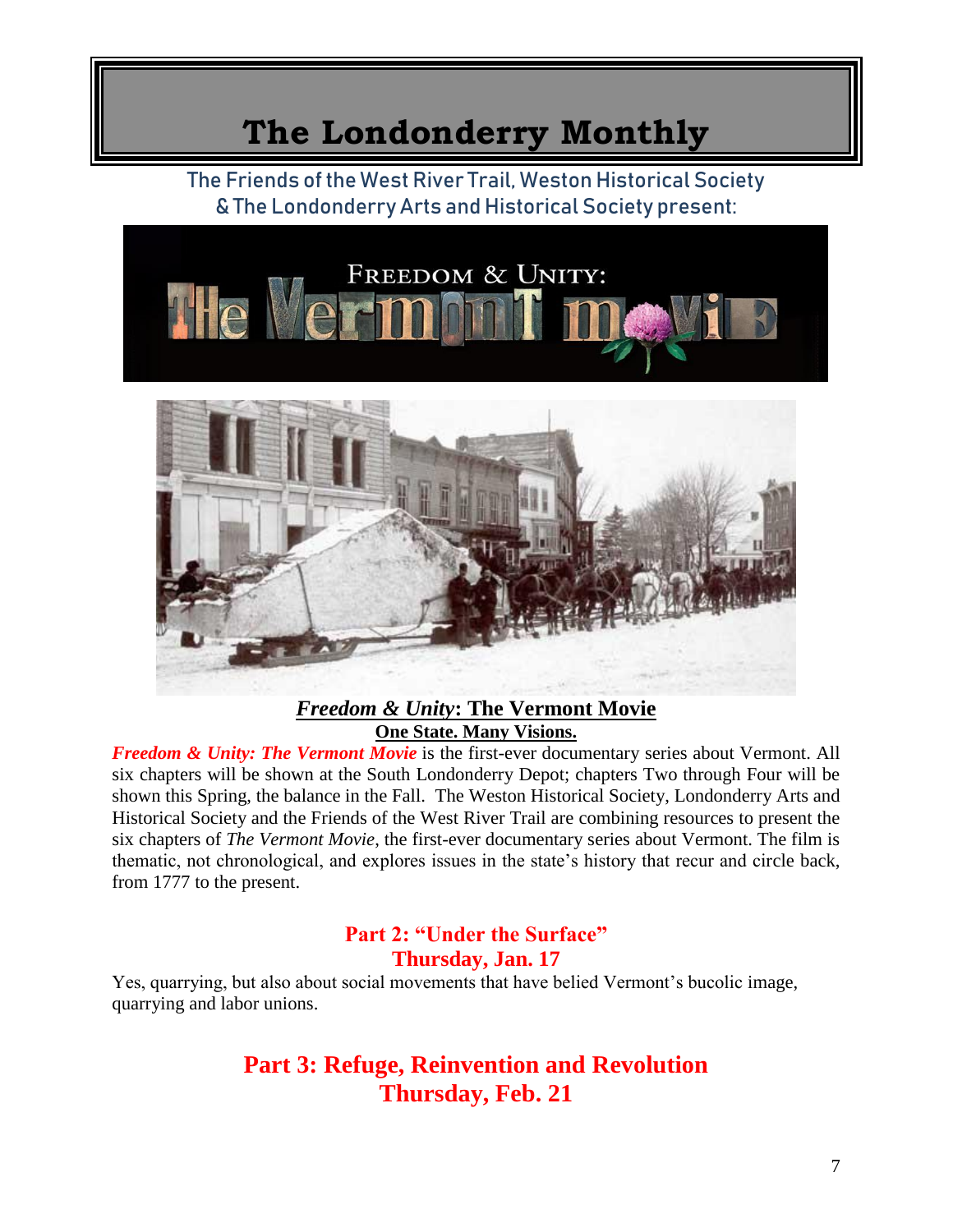The turbulent mid-twentieth century; hippies and Phillip Hoff vs. IBM and the Interstate Highways

Part Three – Refuge, Reinvention and Revolution In the mid-20th century, political pioneers like Bill Meyer, a Congressman who challenged the Cold War, and Governor Phil Hoff, whose 1962 victory set the stage for historic change, rose to take the lead in state politics. Innovation was everywhere: in the work of "talented tinkerers" like Snowflake Bentley and Thaddeus Fairbanks, in the rise of IBM, and in the creation of the Interstate highways. We see the pros and cons of the highways--the high price of "eminent domain." Revolution was in the air—rare archival footage provides a vivid look at the "hippies," the realities of communal life and the paths of members of the counter-culture who established roots in Vermont. Who changed whom?

### **Part 4: Doers and Shapers Thursday, Mar.21**

People and institutions that pushed conventional boundaries, from out-of-the box educators to Act 250.

All showings are at 7 PM, at the South Londonderry Depot on Route 100. Length of each chapter is approximately 90 minutes. There is no cost to attend, though donations are appreciated.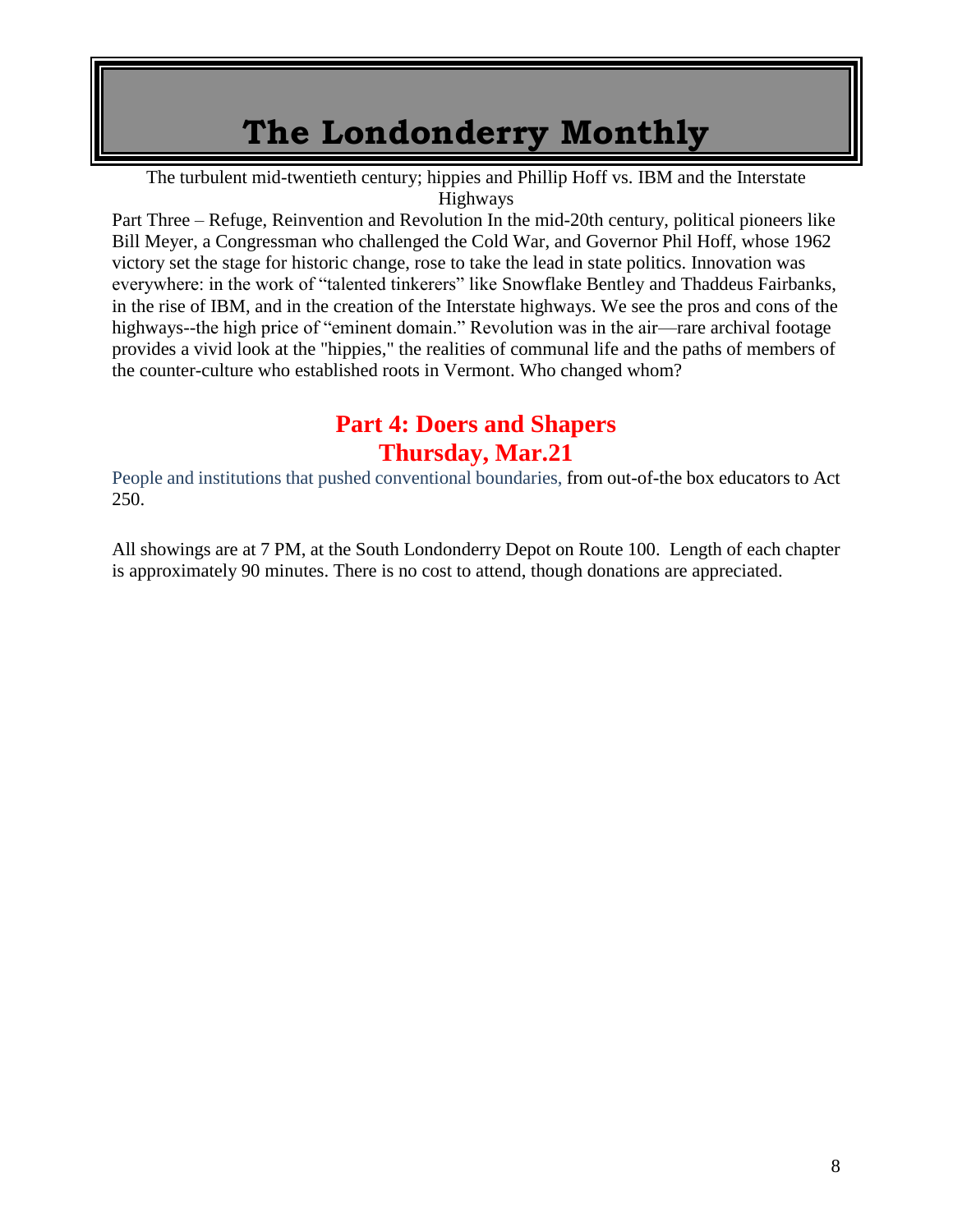

**Article Submission Information If** your group or organization has community news to share, and you would like to submit an article to The Monthly for publication, please contact us via email at [derrynews@aol.com.](mailto:derrynews@aol.com) For your reference, our article submission deadline is the 25<sup>th</sup> of each month. Due to space limitations it is up to our discretion to edit any and all submissions and/or reject submissions. The articles and information enclosed do not necessarily reflect the opinions or policies of the Town of Londonderry or its board members **\*\*\*\*\*\*\*\*\*\*\*\*\*\*\*\*\*\*\*\*\*\*\*\*\*\*\*\*\*\*\*\*\*\*\*\*\*\*\*\*\*\*\*\*\*\*\*\*\*\*\*\*\*\*\*\*\*\*\*\*\*\*\*\*\*\*\*\*\*\*\*\***

**TOWN EMAIL LIST The** town has established an Email/distribution list to send important and emergency information to town residents and property owners. If you have not submitted your email address, please consider doing so. Your information will not be shared with anyone. Call the town office at 824-3356 or email to londontown@vermontel.net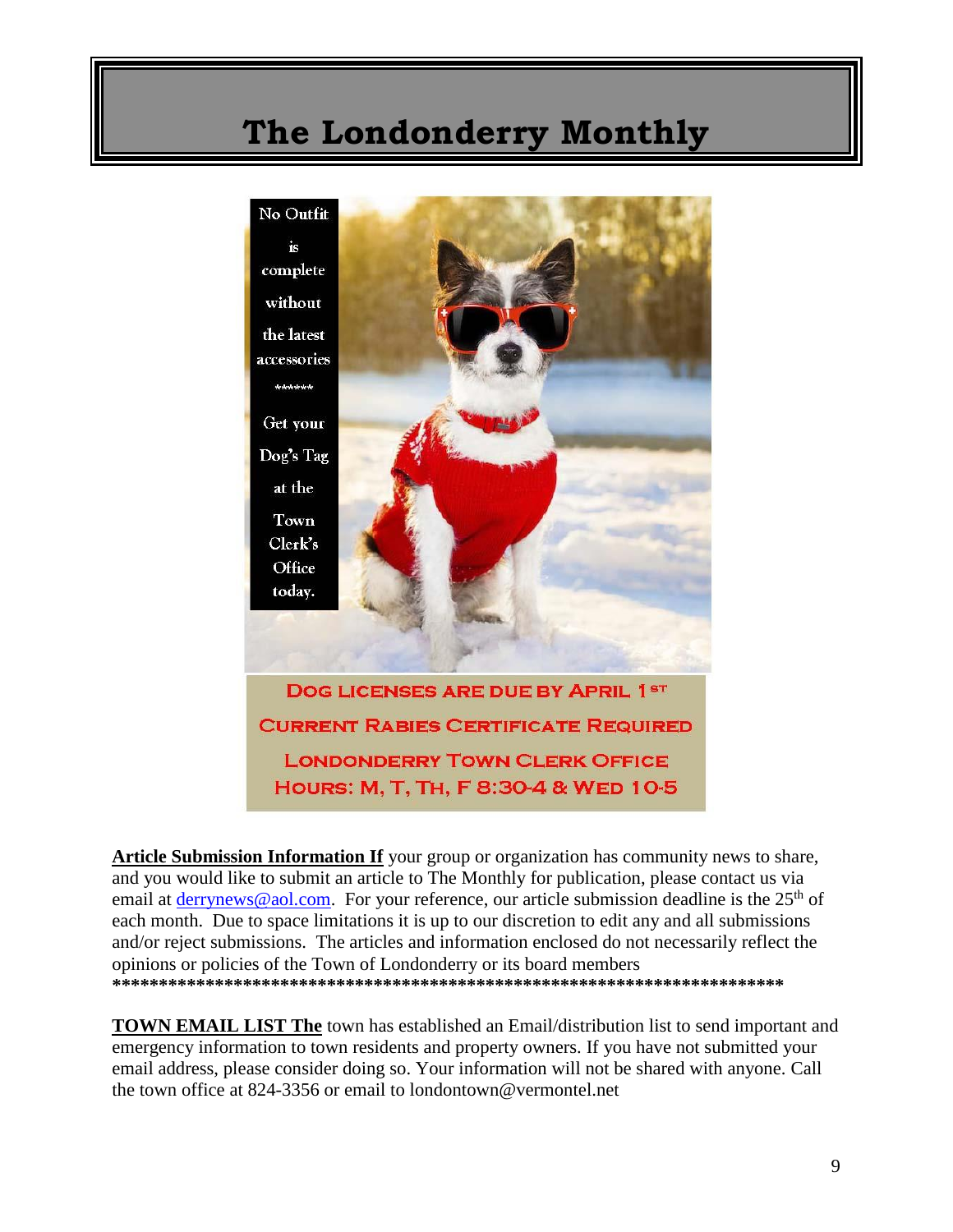### **WARNING FOR THE LONDONDERRY TOWN MEETING**

The inhabitants of the Town of Londonderry, Vermont, who are legal voters of the Town Meeting are hereby notified and warned to meet at their Town Hall, 139 Middletown Road, S. Londonderry, on Tuesday, March 5<sup>th</sup> A.D. 2019 at 9:30 A.M. to act on the following Articles, namely:

### **BUSINESS TO BE TRANSACTED FROM THE FLOOR ON TUESDAY, MARCH 5, 2019:**

- ARTICLE 1 To choose a Moderator to preside at Town Meeting.
- ARTICLE 2 To act on the report of the Town Officers.
- ARTICLE 3 To elect all Town Officials required by law:
	- Selectboard member for a term of three years.
	- Selectboard member for a term of two years.
	- Lister for a term of three years.
	- Lister for a term of one year.
	- First Constable for a term of one year.
	- Second Constable for a term of one year.
	- Collector of Delinquent Taxes for a term of one year.
	- Town Grand Juror for a term of one year.
	- Town Agent for a term of one year.
	- Cemetery Commissioner for a term of five years.
	- Trustee of Public Funds for a term of three years.
	- Trustee of S. Londonderry Library Association for a term of three years.
- ARTICLE 4 To see if the Town will vote the sum of \$1,000 (One Thousand) for the Londonderry Conservation Fund.
- ARTICLE 5 To see if the Town will vote to raise a sum of \$20,000 (Twenty Thousand) on the Grand List of 2019 for Champion Fire Company #5 Inc.
- ARTICLE 6 To see if the Town will vote to raise a sum of \$80,000 (Eighty Thousand) on the Grand List of 2019 for Phoenix Fire Company #6 to purchase a Ford F550 four door crew cab Fire Truck.
- ARTICLE 7 To see if the Town will vote to raise a sum of \$10,000 (Ten Thousand) on the Grand List of 2019 for Londonderry Volunteer Rescue Squad.
- ARTICLE 8 To see if the Town will vote to raise a sum of \$10,000 (Ten Thousand) on the Grand List of 2019 for S. Londonderry Library Association.
- ARTICLE 9 To see if the Town will vote to renew the exemption from Property Taxes for the S. Londonderry Library Association – Old School Street, S. Londonderry.
- ARTICLE 10 Shall the Town of Londonderry vote to approve a sum not to exceed \$40,000 (Forty Thousand) to fund contracting with the VT State Police for policing the Town of Londonderry?
- ARTICLE 11 Shall the Town of Londonderry vote to approve a sum of \$120,000 (One Hundred Twenty Thousand) to put into the Highway Equipment Reserve Fund?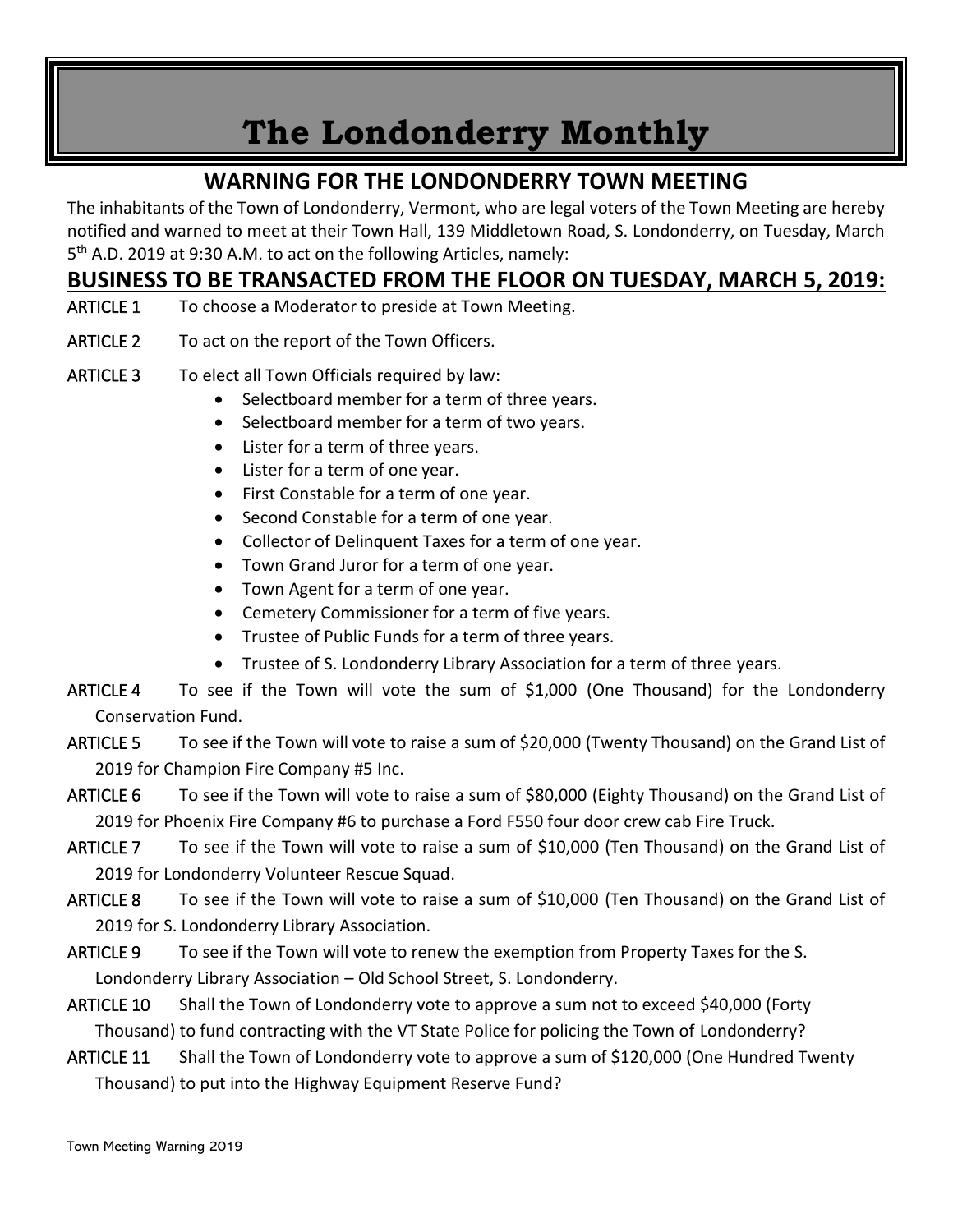ARTICLE 12 Shall the town raise and appropriate the sum of \$100,000 (One Hundred Thousand) to fund the Town Buildings Reserve Fund?

- ARTICLE 13 Shall the Town of Londonderry vote to approve a sum of \$5,000.00 (Five Thousand) to the Londonderry Parks Board to install a Pump Track at Pingree Park?
- ARTICLE 14 To see how much the Town will vote for a General Fund.
- ARTICLE 15 Shall the Town vote for its taxes to be paid to the Town Treasurer as provided by law, due date to be on or before October 1st, 2019?
- ARTICLE 16 Shall the Town vote to raise the sum of \$29,445 (Twenty-nine thousand, four hundred forty-

five) for the following organizations?

| <b>American Red Cross</b>                        | 500.00   |
|--------------------------------------------------|----------|
| Flood Brook Athletic Association                 | 2,500.00 |
| <b>Grace Cottage Foundation</b>                  | 750.00   |
| <b>Greater Northshire Access TV</b>              | 2,000.00 |
| Green Mountain RSVP                              | 415.00   |
| Green Up Vermont                                 | 100.00   |
| <b>Health Care &amp; Rehabilitation Services</b> | 1,513.00 |
| Londonderry 4 <sup>th</sup> of July              | 1,000.00 |
| <b>Neighborhood Connections</b>                  | 5,500.00 |
| <b>Senior Solutions</b>                          | 850.00   |
| <b>SEVCA</b>                                     | 1,700.00 |
| Southeast Vermont Watershed Alliance             | 410.00   |
| The Collaborative                                | 1,000.00 |
| <b>Valley Cares</b>                              | 2,742.00 |
| Visiting Nurse Assoc. of VT & NH                 | 7,000.00 |
| <b>Vermont Rural Fire Protection</b>             | 100.00   |
| <b>Windham County Historical Society</b>         | 250.00   |
| <b>Windham County Youth Services</b>             | 315.00   |
| Women's Freedom Center                           | 800.00   |

- ARTICLE 17 Shall the voters in the Town of Londonderry appropriate the sum of \$5307 (Five Thousand three hundred and seven) to be raised by taxes in support of Southeastern Vermont Economic Development Strategies (SeVEDS) to provide workforce and economic coordination services to residents of the town?
- ARTICLE 18 Shall the voters in the Town of Londonderry appropriate the sum of \$500 (Five Hundred) to the Windham County Humane Society?
- ARTICLE 19 Shall the voters in the Town of Londonderry appropriate the sum of \$1,000 (One Thousand) to the Friends of the West River Trail?
- ARTICLE 20 Shall the voters in the Town of Londonderry appropriate the sum of \$5,000 (Five Thousand) to the Mountain Valley Medical Clinic to provide assistance to uninsured patients?